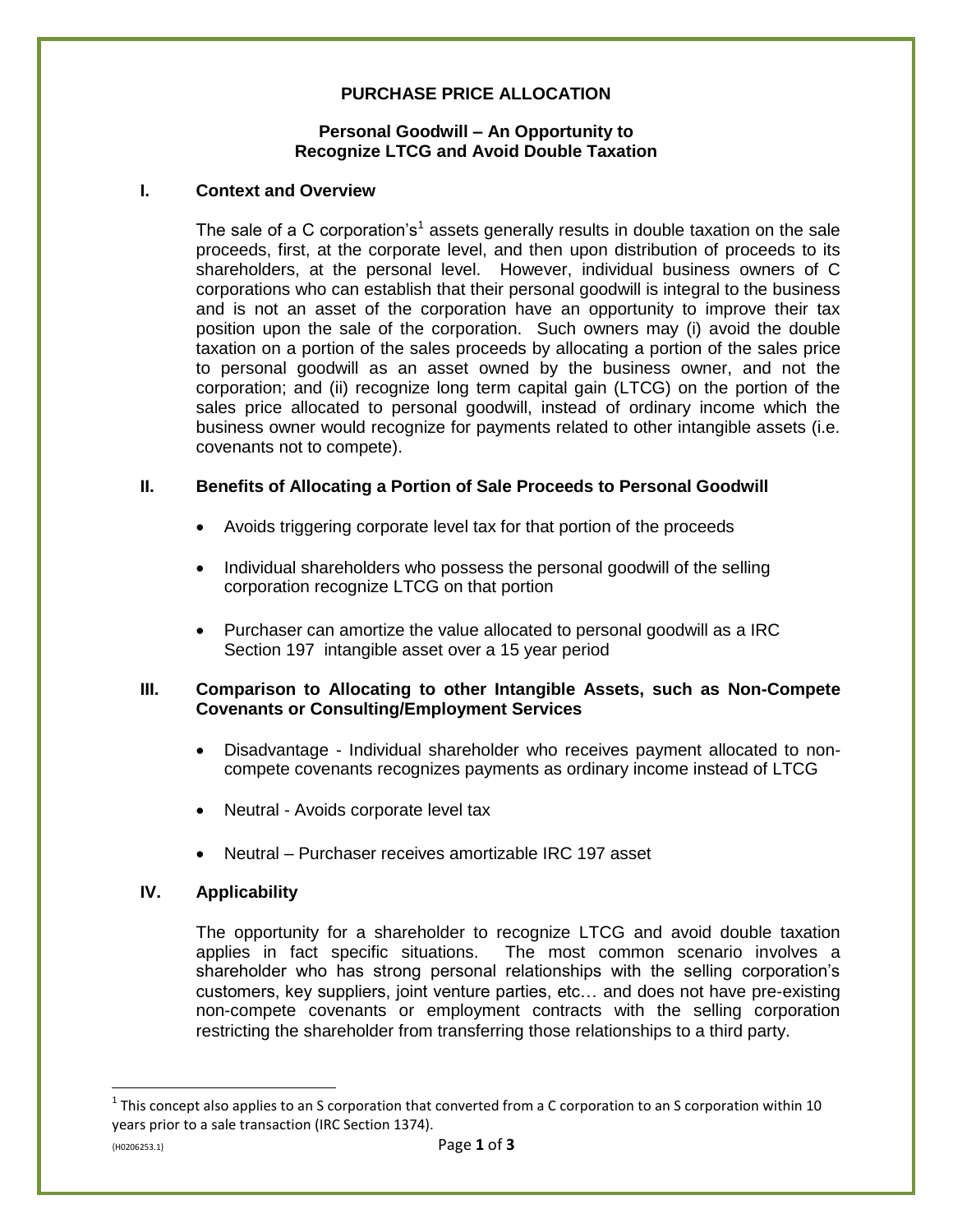While the circumstances in which a shareholder may avail him or herself of this opportunity are limited, recognizing the opportunity exists and analyzing its usefulness and value is imperative to address early on in representing a closely held C corporation. The importance of establishing restrictions and otherwise affecting relationships that support personal goodwill must be weighed against the value of preserving the possibility of selling the personal goodwill in a future transaction.

- **V. Factors -** To effectively invoke the benefits of allocating a portion of the sales price to personal goodwill, in addition to the premise of a sale of assets (not stock) by a selling entity that is a C corporation, the Tax Court<sup>2</sup> and certain federal courts have established several criteria, or factors, that they consider when determining if personal goodwill exists and the allocation of value to personal goodwill:
	- The owner(s) of the selling business is integrally involved in the business operations
	- The business is primarily built on the strength of the owner's personal relationships, reputation, skills, and know-how
	- No employment agreement or non-competition agreement exists between the selling entity and the owner(s) (if in existence, it will be deemed to have transferred the asset of personal goodwill to the selling entity)
	- The success of the business is based on few, high volume customers
	- The contracts with these customer and other relationships are terminable at will
	- The allocation of the portion of the purchase price to the personal goodwill as compared to other assets of the selling business must be reasonable; obtaining a an independent appraisal is preferred
	- The loss of the individual(s) would negatively impact the revenue and profitability of the business
	- The owner(s) enter into a consulting or employment agreement with the purchaser

The existence of all or a portion of these factors will generally support a determination that (i) an individual possess personal goodwill; and (ii) a higher allocation of value to that personal goodwill.

## **VI. Transaction Tips**

 Discuss possible personal goodwill allocation in a sale event early on in representing a C corporation. Decisions whether to enter into an employment agreement with restrictions or a separate non-compete covenant for the benefit of the corporation, which could be deemed to transfer the asset of personal goodwill to the company may be driven by this allocation issue.

 $\overline{\phantom{a}}$ 

 $^2$  Martin Ice Cream Co. v. Commissioner, 110 T.C. 189 (1998); William Norwalk, et al. v. Commissioner, TC Memo 1998-279. .